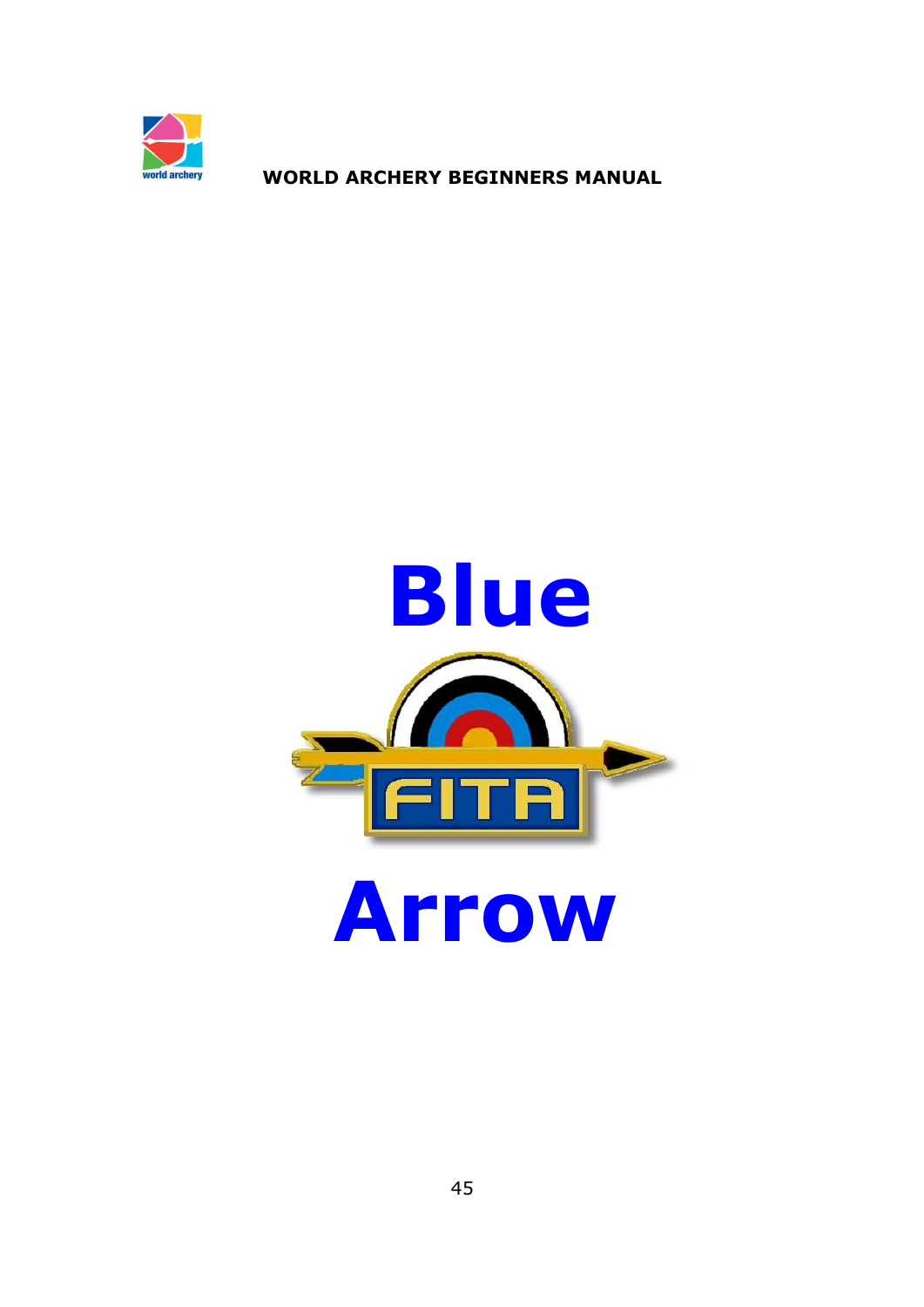

# CURRICULUM FOR THE WA **BLUE ARROW** AWARD**.**

#### **PERFORMANCE:**

| Shooting distance:      | 18 meters  |
|-------------------------|------------|
| Minimum required score: | 115 points |

**SKILLS** – Your shooting sequence should include the following:

#### **String hand: String Hook**

- *Objective:* 
	- Consistent finger positioning on the string, about the arrow.
- *Form:*

The fingers grip the string between the two upper joints. The palm of the hand is relaxed and the back of the hand is flat.



The three fingers share the workload equally. Afterwards, the back of the hand remains as vertical as possible, not curledup, with the wrist as flat as possible. The interior of the forearm remains relaxed. Consequently, the hand is in the same axis, or vertical plan as the forearm and arrow.



 In most of the unsighted methods, three fingers are used and positioned beneath the arrow. In the shaft aiming method (straight line), the space between the nock and the forefinger is about two to three fingers, depending on facial bone structure & size of string fingers.



*With a proper string hook, the back of the hand and the wrist are flat. (Example for sight use.)*

*Rationale:* 

A "deep" string grip in the fingers, allows the muscles of the string hand, arm and forearm to relax from the string side. The more relaxed these body parts are, the less string constraints there is, and the string releases cleanly from the fingers.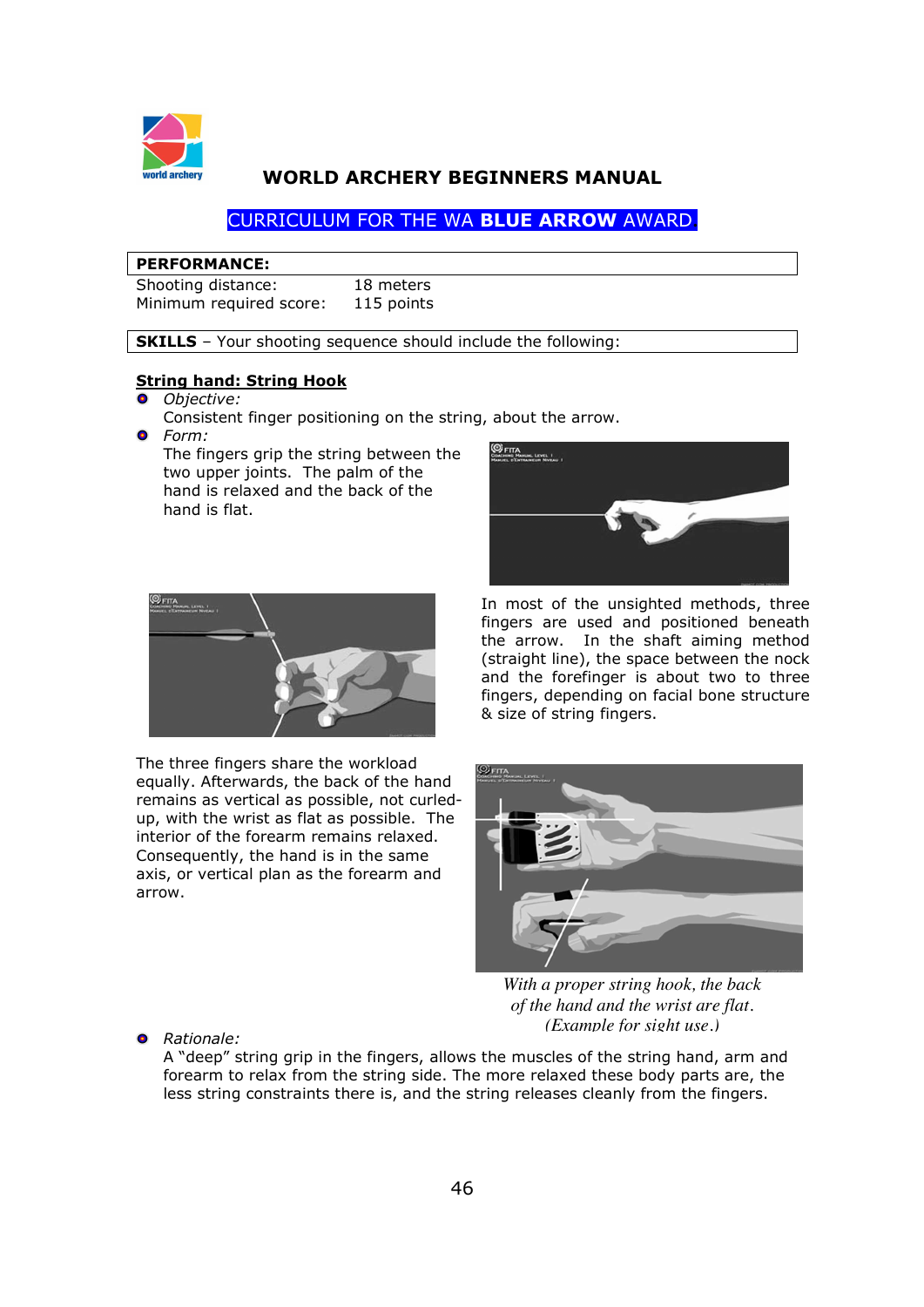

#### **Facial marks:**

**O** Straight line:

Simplification of the quadrilateral to a simple line (see further down in this





#### No :

- need to repeat the facial marks at full draw (see triangle and quadrilateral methods described further down); a simple visual alignment of the arrow shaft on the centre of the target is enough.
- eye positioning in reference with the shooting plan (hence no need of string alignment);

- worry about applying a vertical finger pressure on the arrow (upward or downward) with the string fingers.

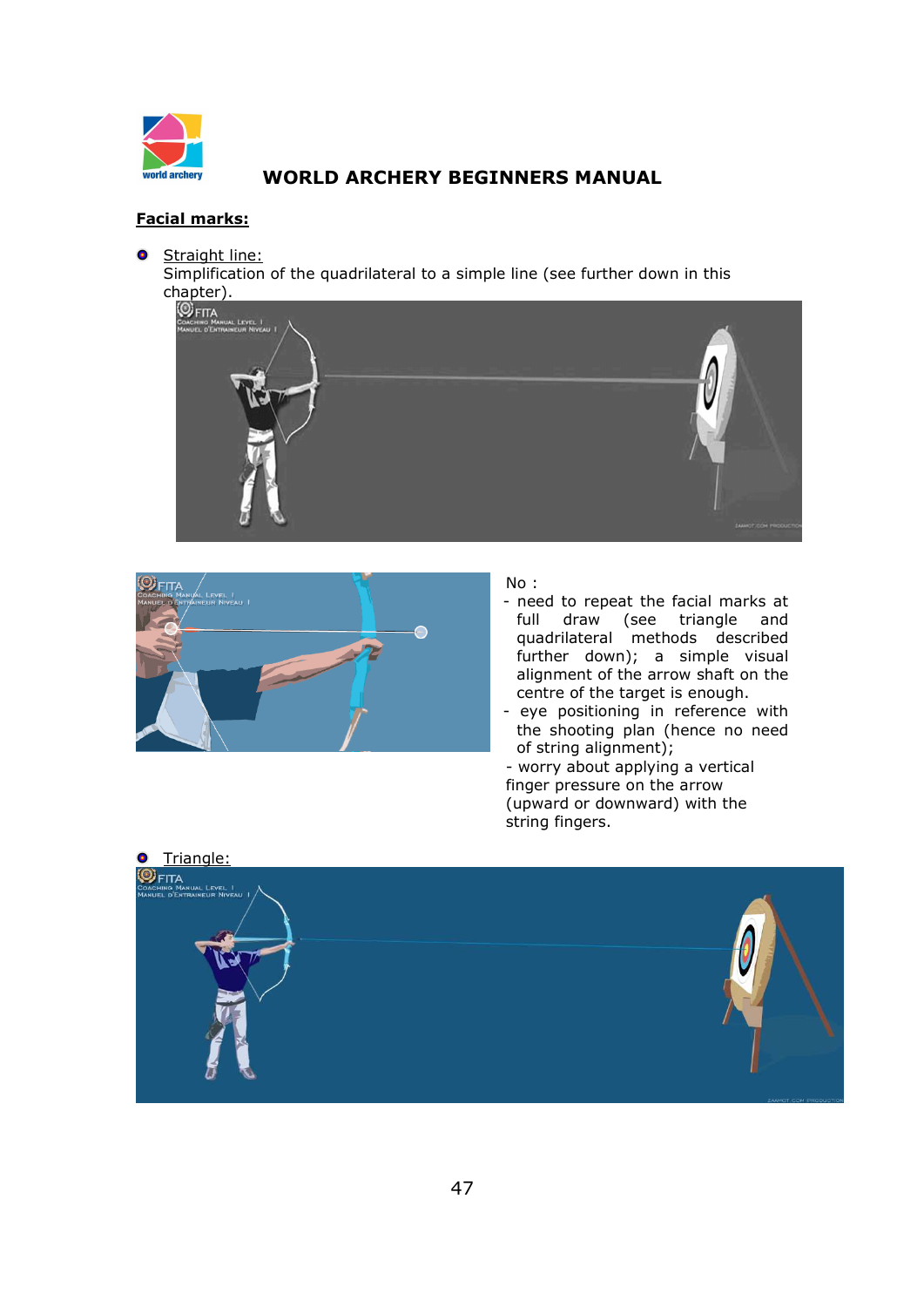

The arrow is positioned by two reference points.

- arrow point, by visual placement on the target;
- $\alpha$  arrow nock, through contact of the string hand  $\alpha$   $\alpha$  and  $\alpha$ the face.



To ensure the triangle reproduction, the archer has  $\mathbb{N}$   $\mathbb{N}$  to: maintain a constant draw;

- 
- place the eye for string alignment.



The arrow is positioned by two reference points:

the arrow point, by visual placement of a sight on the target. Hence a sight should



*In the triangle method, the aiming* 

be introduced when teaching this method; the arrow nock, through tactile placement of the string hand on the face.



Furthermore, to ensure the repetition of the quadrilateral method, the archer must maintain:

- the bow in the vertical plane, or constantly canted the same amount;
- maintain a constant draw;
- place the eye for string alignment.

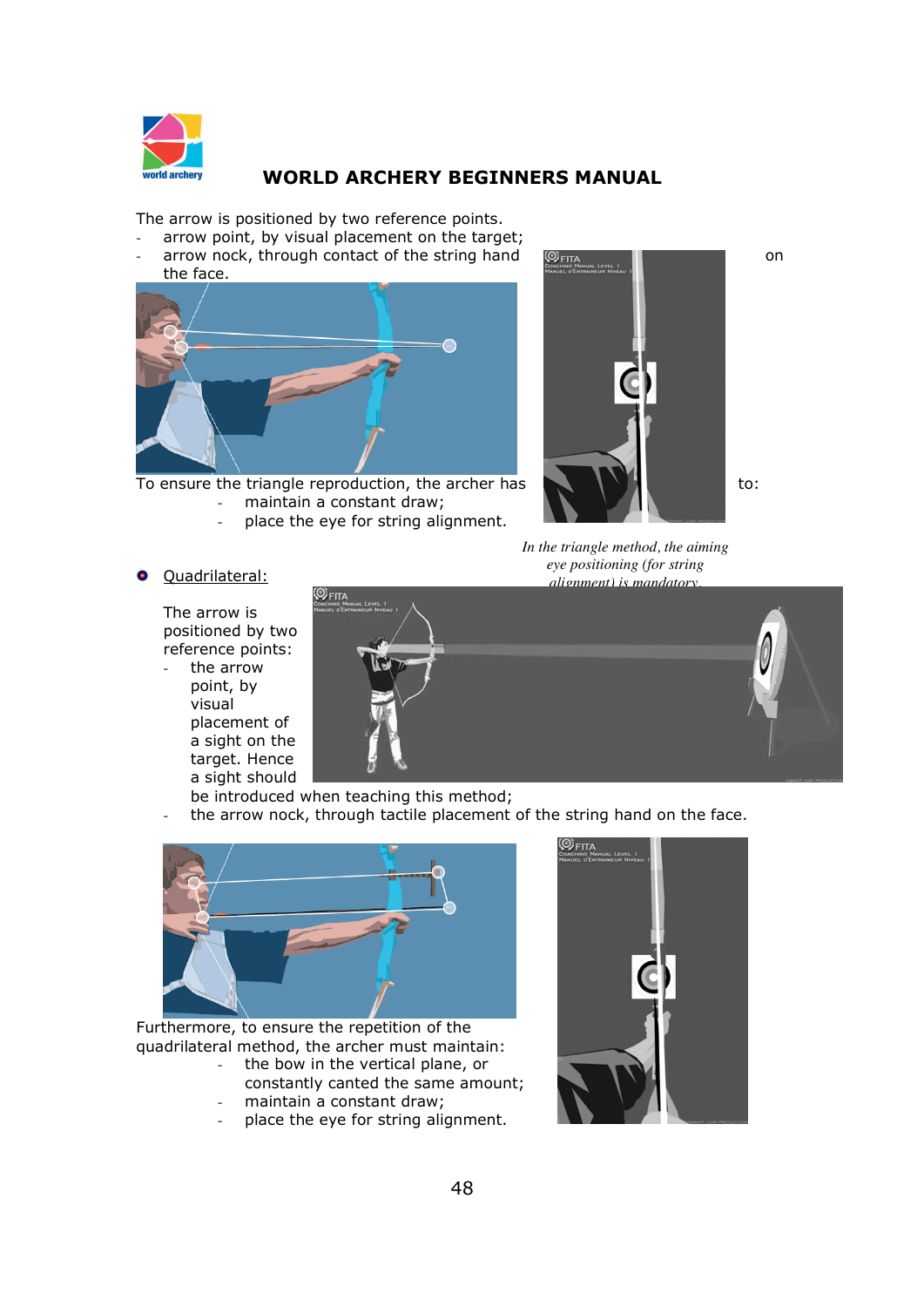

#### **Arrow- String forearm alignment:**

*Objective:* 

Find out the body position allowing a minimum of effort and a maximum of stability during the "full draw ».

*Form :* 

Your string forearm should be as much as possible in the vertical plan passing through the arrow.

*Rational :* 

Physically wise this is the position requiring fewer efforts. Furthermore it allows to keep relax the muscles of the string arm, forearm and wrist.

This relaxation of the top body limb facilitates the use of the muscles located in the back and behind the string shoulder.



#### **Feeling attention:**

In order to better feel your physical (or kinesthetic) perception related to the skill and hand, we suggest to you to shoot at a very short distance (about 3 meters) with eyes closed. Shooting at an empty buttress (noting to aim at9 also ease the physical perceptions.

# **KNOWLEDGE&/OR KNOW-HOW**

### **Bow knowledge:**

You should be able to give the overall description of 3 types of bow. The following gives a general description of the Recurve, Compound and Standard bow.

#### **Recurve**:

a bow of any type provided it subscribes to the accepted principle and meaning of the word bow as used in target archery, that is, an instrument consisting of a handle (grip), riser (no shoot-through type) and two flexible limbs each ending in the tip with a string nock. The bow is braced for use by a single string attached directly between the two string nocks, and in operation is held in one hand by its handle (grip) while the fingers of the other hand draw, hold back and release the string.

**Compound**: A compound bow, which may be of a shoot-through type, is one where the draw is mechanically varied by a system of pulleys and /or cams. The bow is braced for use by bowstring(s) attached directly between the two string nocks of the bow limbs, or attached to the bow cables, as may be applicable to the particular design.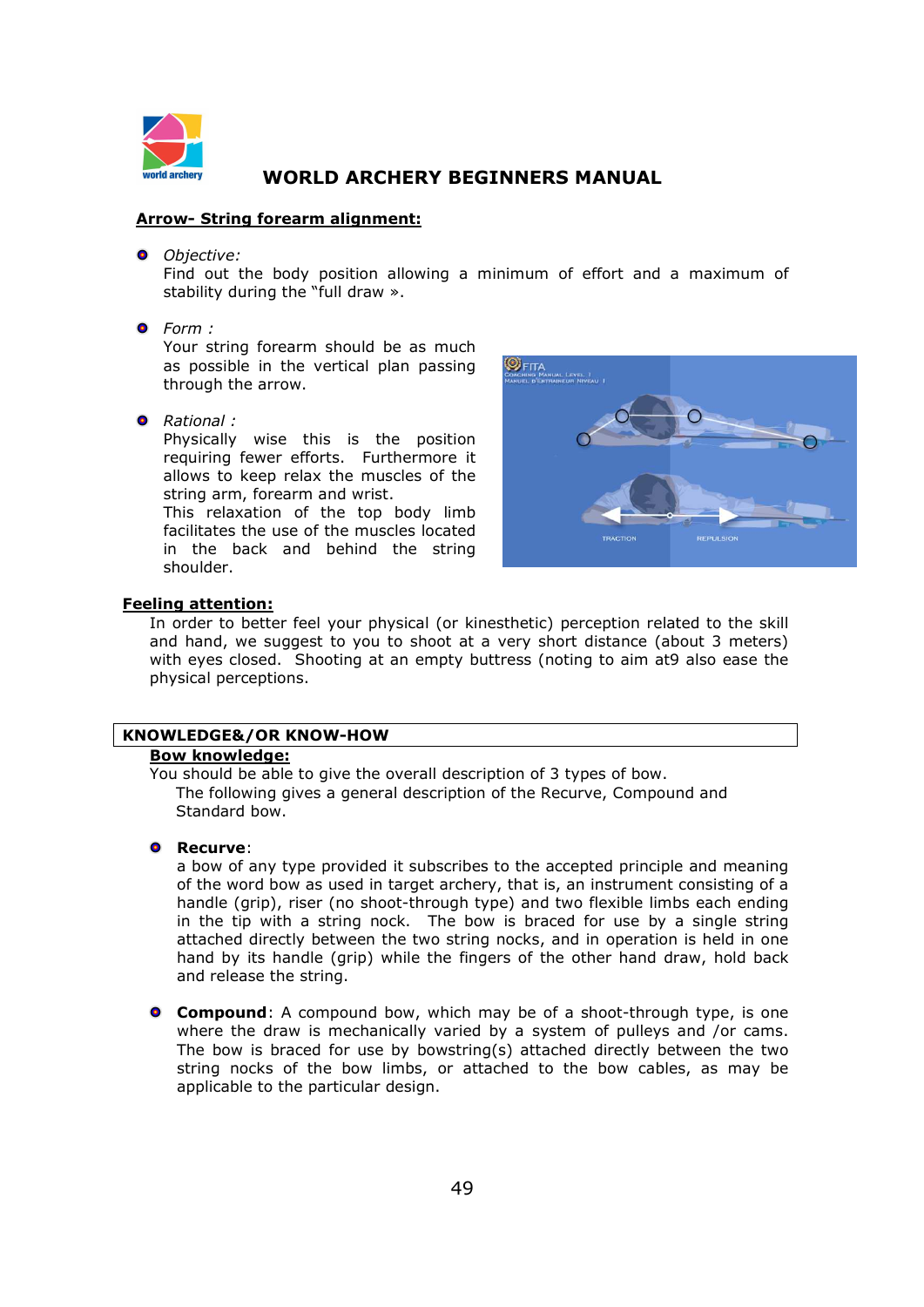

**Standard bow**: The bow will be of a simple design, either a take-apart type (which wooden or metal riser, no shoot-through type) or of one-piece construction. In both types of bow the limbs will be of wood and /or fiberglass construction.

#### **Arrow reparation: Arrow nocks reparation.**

- 1. Remove the remaining part of the broken nock, if any. For an easy removal you can slightly warm the remaining plastic part of the nock with a flame.
- 2. Clean the area where the new nock will fit with 91 % isopropyl alcohol. Beforehand, you can use a fine paper sand on the cone of the aluminum shaft. Con carbon and Aluminum shaft you can clean the area that will receive the new nock
- 3. Put a drop of glue on the area where the new nock will fit, see picture.



- 4. Present the nock on the shaft and rotate it for spreading the glue.
- 5. Orientate the grove of the nock square to the leading vane, see picture.